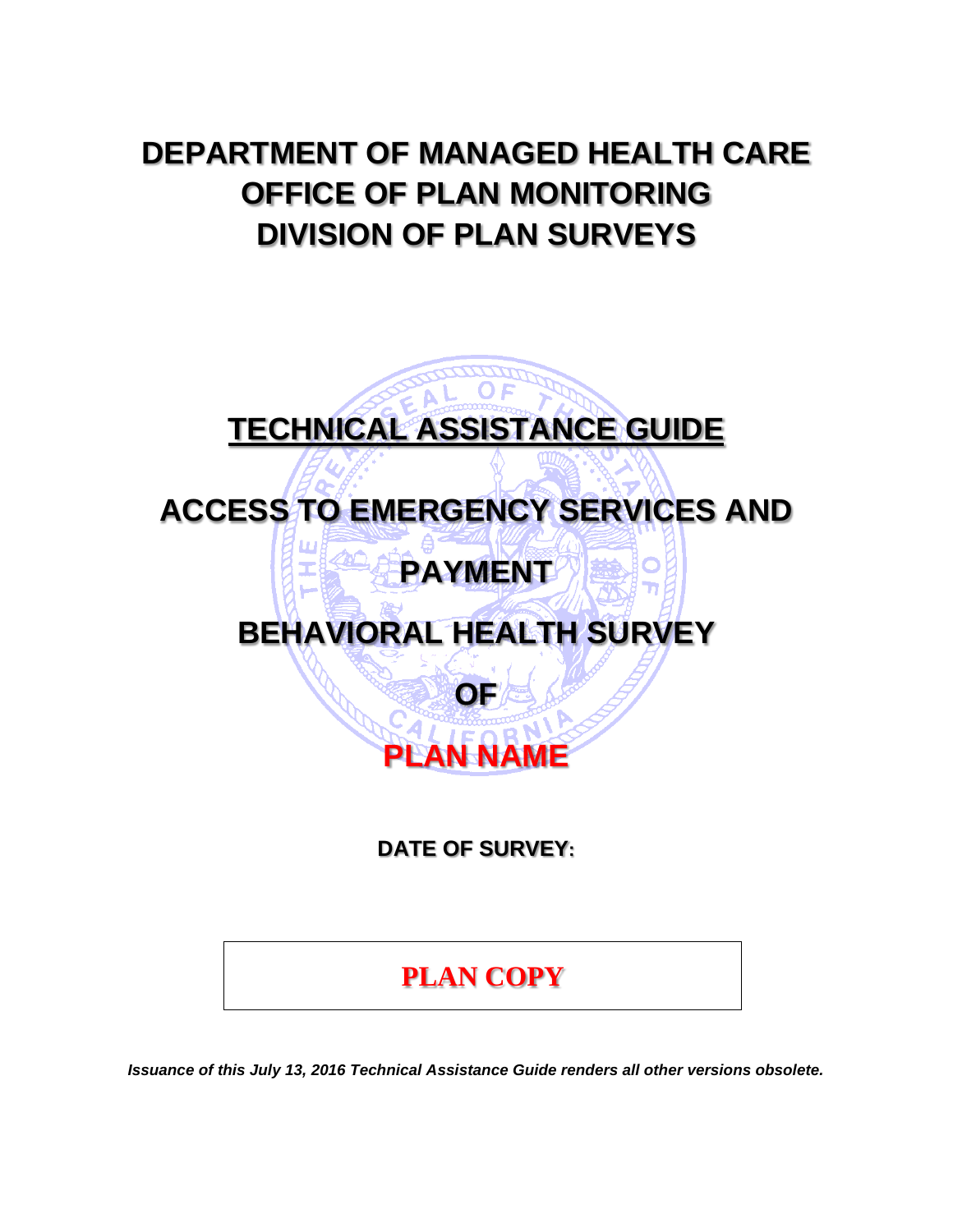#### **ACCESS TO EMERGENCY SERVICES AND PAYMENT**

#### **TABLE OF CONTENTS**

|  | Requirement ER-002: Emergency Services Claims Payments  13 |  |
|--|------------------------------------------------------------|--|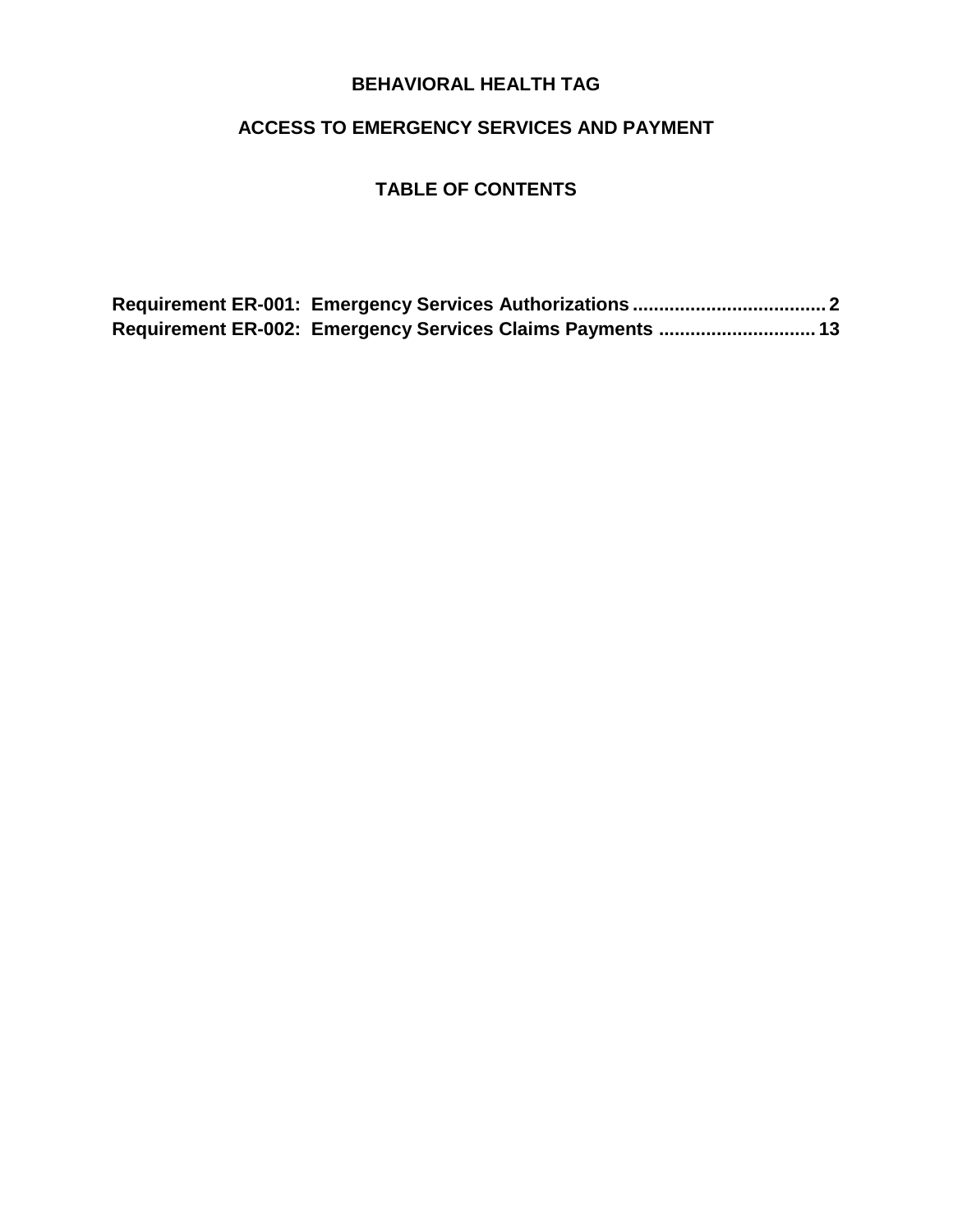#### <span id="page-2-0"></span>**Requirement ER-001: Emergency Services Authorizations**

#### **STATUTORY/REGULATORY CITATIONS**

#### **CA Health and Safety Code section 1317.1**

Unless the context otherwise requires, the following definitions shall control the construction of this article and Section 1371.4:

(a)(1) "Emergency services and care" means medical screening, examination, and evaluation by a physician, or, to the extent permitted by applicable law, by other appropriate personnel under the supervision of a physician, to determine if an emergency medical condition or active labor exists and, if it does, the care, treatment, and surgery by a physician necessary to relieve or eliminate the emergency medical condition, within the capability of

the facility.

(2)(A) "Emergency services and care" also means an additional screening, examination, and evaluation by a physician, or other personnel to the extent permitted by applicable law and within the scope of their licensure and clinical privileges, to determine if a psychiatric emergency medical condition exists, and the care and treatment necessary to relieve or eliminate the psychiatric emergency medical condition, within the capability of the facility.

(B) The care and treatment necessary to relieve or eliminate a psychiatric emergency medical condition may include admission or transfer to a psychiatric unit within a general acute care hospital, as defined in subdivision (a) of Section 1250, or to an acute psychiatric hospital, as defined in subdivision (b) of Section 1250, pursuant to subdivision (k). Nothing in this subparagraph shall be construed to permit a transfer that is in conflict with the Lanterman-Petris-Short Act (Part1 (commencing with Section 5000) of Division 5 of the Welfare and Institutions Code).

(C) For the purposes of Section 1371.4, emergency services and care as defined in subparagraph (A) shall not apply to Medi-Cal managed care plan contracts entered into with the State Department of Health Care Services pursuant to Chapter 7 (commencing with Section 14000), Chapter 8 (commencing with Section 14200), and Chapter 8.75 (commencing with Section 14590) of Part 3 of Division 9 of the Welfare and Institutions Code, to the extent that those services are excluded from coverage under those contracts

(D) This paragraph does not expand, restrict, or otherwise affect, the scope of licensure or clinical privileges for clinical psychologists or other medical personnel.

(b) "Emergency medical condition" means a medical condition manifesting itself by acute symptoms of sufficient severity (including severe pain) such that the absence of immediate medical attention could reasonably be expected to result in any of the following:

(1) Placing the patient's health in serious jeopardy.

(2) Serious impairment to bodily functions.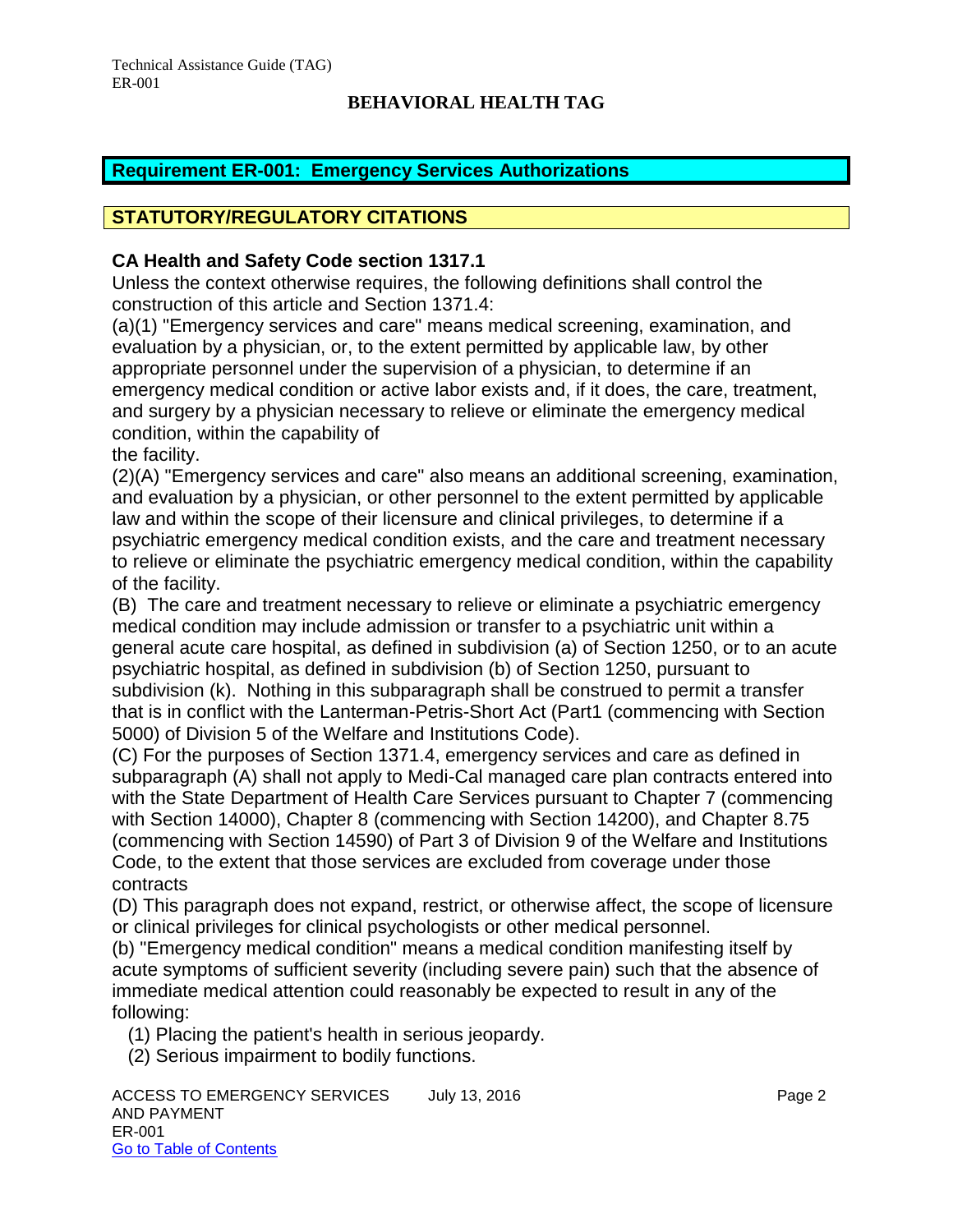(3) Serious dysfunction of any bodily organ or part.

(c) "Active labor" means a labor at a time at which either of the following would occur:

(1) There is inadequate time to effect safe transfer to another hospital prior to delivery.

 (2) A transfer may pose a threat to the health and safety of the patient or the unborn child.

(d) "Hospital" means all hospitals with an emergency department licensed by the state department.

(e) "State department" means the State Department of Public Health.

(f) "Medical hazard" means a material deterioration in medical condition in, or jeopardy

to, a patient's medical condition or expected chances for recovery.

(g) "Board" means the Medical Board of California.

(h) "Within the capability of the facility" means those capabilities that the hospital is required to have as a condition of its emergency medical services permit and services specified on Services Inventory Form 7041 filed by the hospital with the Office of Statewide Health Planning and Development.

(i) "Consultation" means the rendering of an opinion, advice, or prescribing treatment by telephone and, when determined to be medically necessary jointly by the emergency and the specialty physicians, includes review of the patient's medical record, examination and treatment of the patient in person by a specialty physician who is qualified to give an opinion or render the necessary treatment in order to stabilize the patient.

(j) A patient is "stabilized" or "stabilization" has occurred when, in the opinion of the treating provider, the patient's medical condition is such that, within reasonable medical probability, no material deterioration of the patient's condition is likely to result from, or occur during, a transfer of the patient as provided for in Section 1317.2, Section 1317.2a, or other pertinent statute.

#### **CA Health and Safety Code section 1371.4(a)**

(a) A health care service plan that covers hospital, medical, or surgical expenses, or its contracting medical providers, shall provide 24-hour access for enrollees and providers, including, but not limited to, noncontracting hospitals, to obtain timely authorization for medically necessary care, for circumstances where the enrollee has received emergency services and care is stabilized, but the treating provider believes that the enrollee may not be discharged safely. A physician and surgeon shall be available for consultation and for resolving disputed requests for authorizations. A health care service plan that does not require prior authorization as a prerequisite for payment for necessary medical care following stabilization of an emergency medical condition or active labor need not satisfy the requirements of this subdivision.

#### **CA Health and Safety Code section 1371.4(b)**

(b) A health care service plan, or its contracting medical providers, shall reimburse providers for emergency services and care provided to its enrollees, until the care results in stabilization of the enrollee, except as provided in subdivision (c). As long as federal or state law requires that emergency services and care be provided without first

ACCESS TO EMERGENCY SERVICES July 13, 2016 <br>
Language 3 AND PAYMENT ER-001 Go to Table of Contents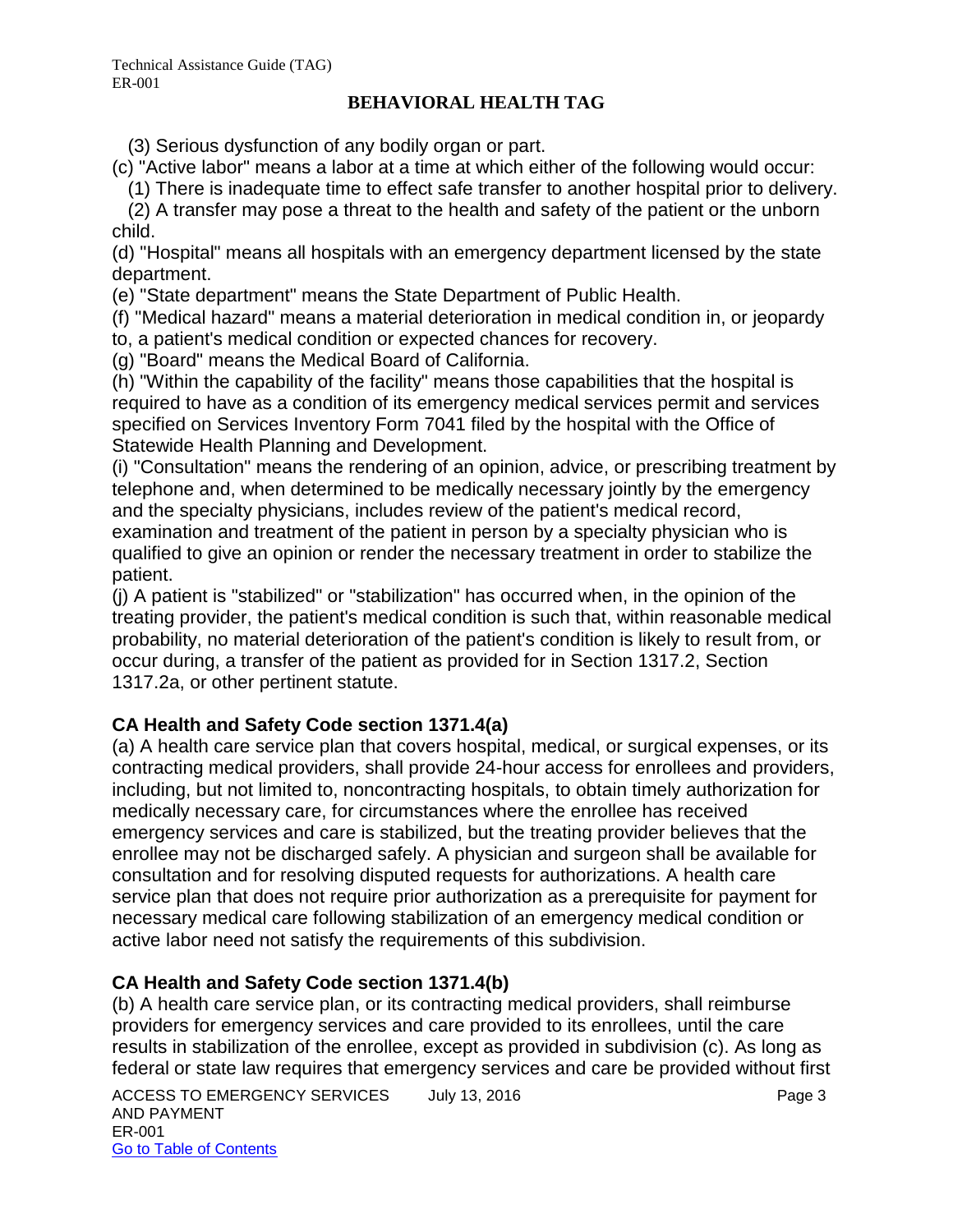questioning the patient's ability to pay, a health care service plan shall not require a provider to obtain authorization prior to the provision of emergency services and care necessary to stabilize the enrollee's emergency medical condition.

#### **CA Health and Safety Code section 1371.4(c)**

(c) Payment for emergency services and care may be denied only if the health care service plan reasonably determines that the emergency services and care were never performed; provided that a health care service plan, or its contracting medical providers, may deny reimbursement to a provider for a medical screening examination in cases when the plan enrollee did not require emergency services and care and the enrollee reasonably should have known that an emergency did not exist. A health care service plan may require prior authorization as a prerequisite for payment for necessary medical care following stabilization of an emergency medical condition.

#### **CA Health and Safety Code section 1371.4(d)**

(d) If there is a disagreement between the health care service plan and the provider regarding the need for necessary medical care, following stabilization of the enrollee, the plan shall assume responsibility for the care of the patient either by having medical personnel contracting with the plan personally take over the care of the patient within a reasonable amount of time after the disagreement, or by having another general acute care hospital under contract with the plan agree to accept the transfer of the patient as provided in Section 1317.2, Section 1317.2a, or other pertinent statute. However, this requirement shall not apply to necessary medical care provided in hospitals outside the service area of the health care service plan. If the health care service plan fails to satisfy the requirements of this subdivision, further necessary care shall be deemed to have been authorized by the plan. Payment for this care may not be denied.

#### **CA Health and Safety Code sections 1317.4a.(a) and (d)**

(a) Notwithstanding subdivision (j) of Section 1317.1, a patient may be transferred for admission to a psychiatric unit within a general acute care hospital, as defined in subdivision (a) of Section 1250, or an acute psychiatric hospital, as defined in subdivision (b) of Section 1250, for care and treatment that is solely necessary to relieve or eliminate a psychiatric emergency medical condition, as defined in subdivision (k) of Section 1317.1, provided that, in the opinion of the treating provider, the patient's psychiatric emergency medical condition is such that, within reasonable medical probability, no material deterioration of the patient's psychiatric emergency medical condition is likely to result from, or occur during, a transfer of the patient. A provider shall notify the patient's health care service plan, or the health plan's contracting medical provider of the need for the transfer if identification of the plan is obtained pursuant to paragraph (1) of subdivision (b).

(d) If a transfer made pursuant to subdivision (a) is made to a facility that does not have a contract with the patient's health care service plan, the plan may subsequently require and make provision for the transfer of the patient receiving services pursuant to this section and subdivision (a) of Section 1317.1 from the noncontracting facility to a

ACCESS TO EMERGENCY SERVICES July 13, 2016 <br>
Language 4 AND PAYMENT ER-001 Go to Table of Contents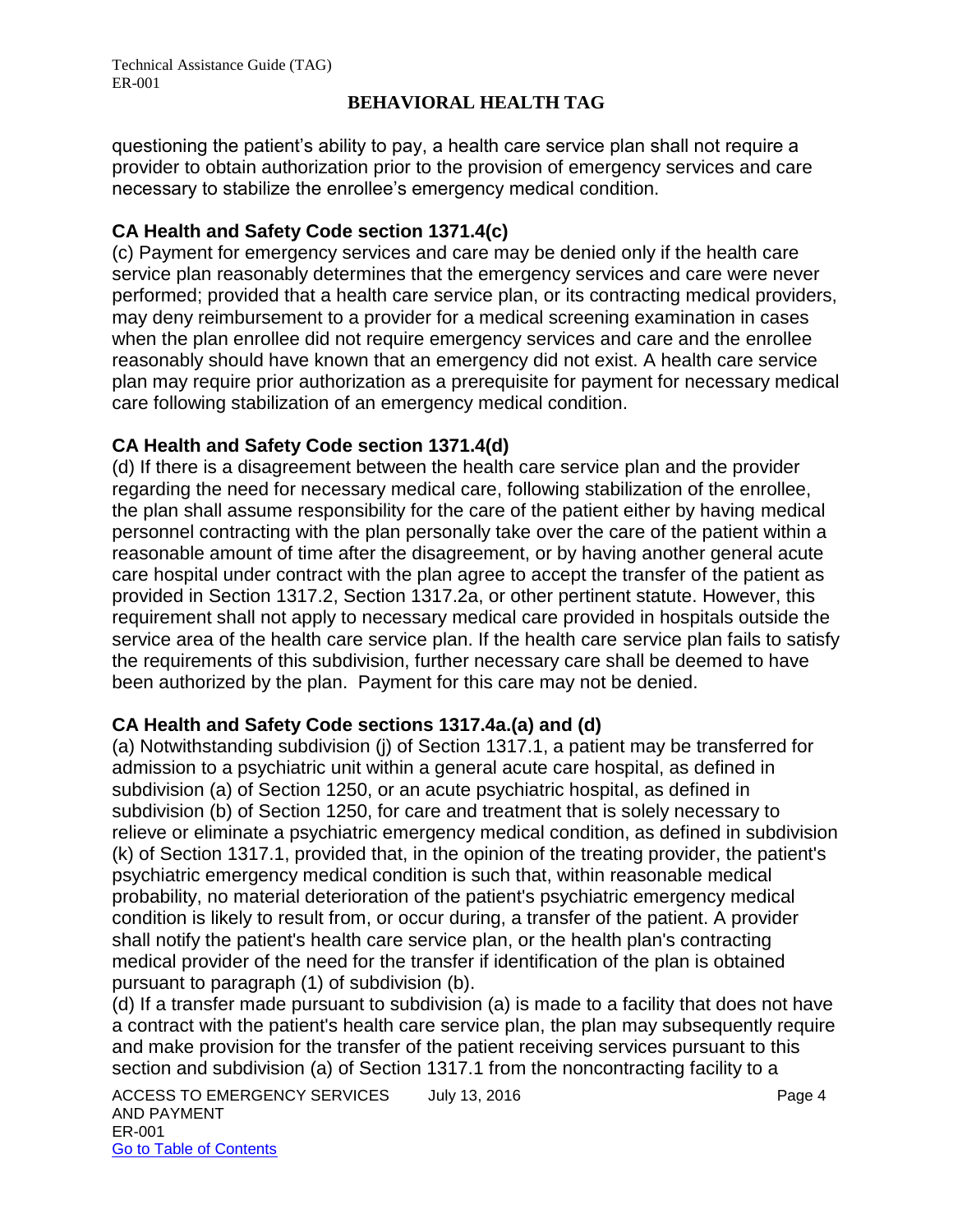general acute care hospital, as defined in subdivision (a) of Section 1250, or an acute psychiatric hospital, as defined in subdivision (b) of Section 1250, that has a contract with the plan or its delegated payer, provided that in the opinion of the treating provider the patient's psychiatric emergency medical condition is such that, within reasonable medical probability, no material deterioration of the patient's psychiatric emergency medical condition is likely to result from, or occur during, the transfer of the patient.

#### **CA Health and Safety Code sections 1317.4a.(b)(1) and (c)(1)**

(b) A hospital that transfers a patient pursuant to subdivision (a) shall do both of the following:

(1) Seek to obtain the name and contact information of the patient's health care service plan. The hospital shall document its attempt to ascertain this information in the patient's medical record. The hospital's attempt to ascertain the information shall include requesting the patient's health care service plan member card, asking the patient, the patient's family member, or other person accompanying the patient if he or she can identify the patient's health care service plan, or using other means known to the hospital to accurately identify the patient's health care service plan.

(c) (1) A hospital shall make the notification described in paragraph (2) of subdivision (b) by either following the instructions on the patient's health care service plan member card or by using the contact information provided by the patient's health care service plan. A health care service plan shall provide all noncontracting hospitals in the state to which one of its members would be transferred pursuant to paragraph (1) of subdivision (b) with specific contact information needed to make the contact required by this section. The contact information provided to hospitals shall be updated as necessary, but no less than once a year.

**CA Health and Safety Code section 1374.72(g)(2)** A plan shall provide the mental health coverage required by this section in its entire service area and in emergency situations as may be required by applicable laws and regulations. For purposes of this section, health care service plan contracts that provide benefits to enrollees through preferred provider contracting arrangements are not precluded from requiring enrollees who reside or work in geographic areas served by specialized health care service plans or mental health plans to secure all or part of their mental health services within those geographic areas served by specialized health care service plans or mental health plans.

#### **28 CCR 1300.67(g)**

The basic health care services required to be provided by a health care service plan to its enrollees shall include, where medically necessary, subject to any co-payment, deductible, or limitation of which the Director may approve:

(g)(1) Emergency health care services which shall be available and accessible to enrollees on a twenty-four hour a day, seven days a week, basis within the health care service plan area. Emergency health care services shall include ambulance services for the area served by the plan to transport the enrollee to the nearest twenty-four hour

ACCESS TO EMERGENCY SERVICES July 13, 2016 **Page 5** AND PAYMENT ER-001 Go to Table of Contents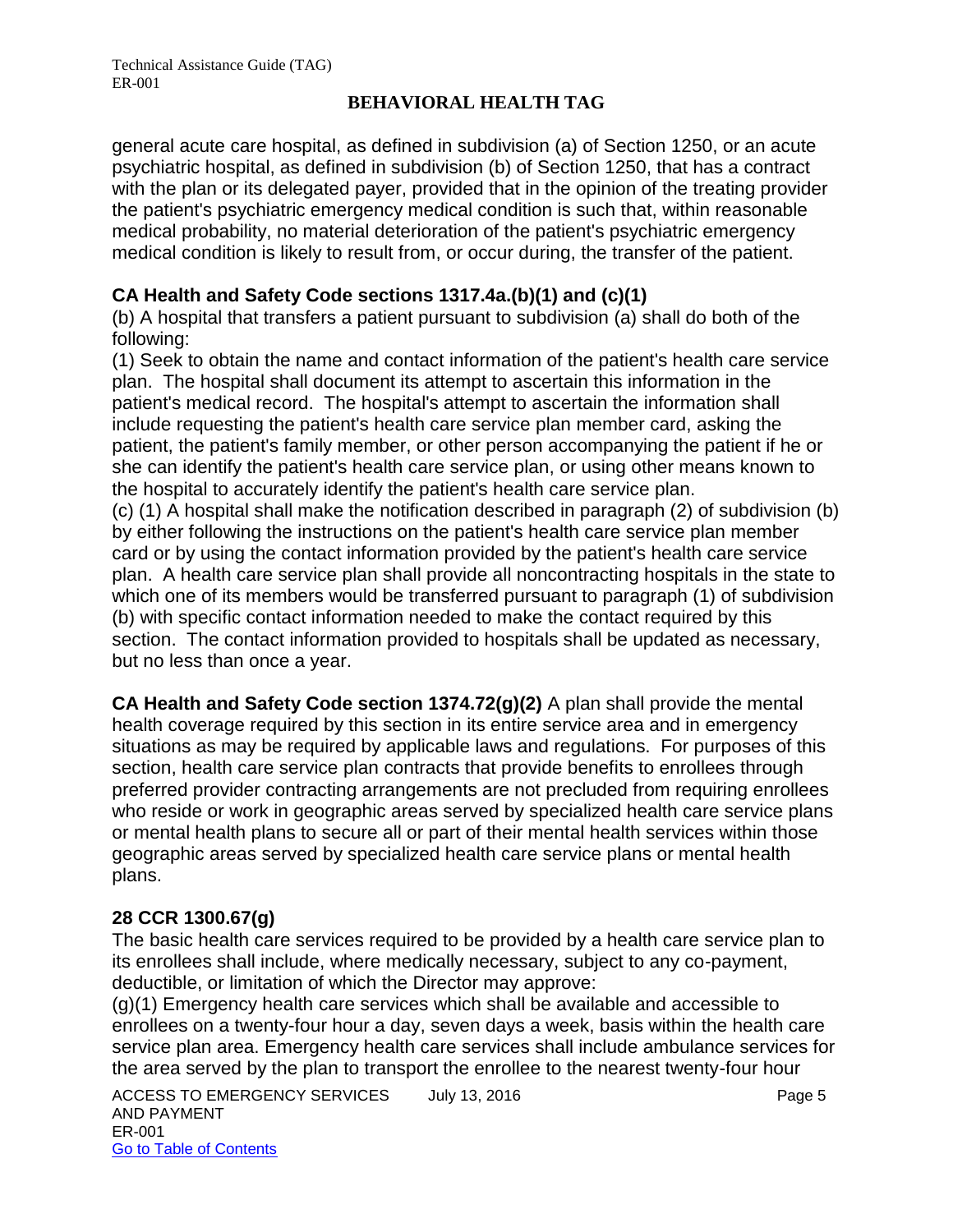emergency facility with physician coverage, designated by the Health Care Service Plan.

(2) Coverage and payment for out-of-area emergencies or urgently needed services involving enrollees shall be provided on a reimbursement or fee-for-service basis and instructions to enrollees must be clear regarding procedures to be followed in securing such services or benefits. Emergency services defined in section 1317.1 include active labor. "Urgently needed services" are those services necessary to prevent serious deterioration of the health of an enrollee, resulting from an unforeseen illness, injury, or complication of an existing condition, including pregnancy, for which treatment cannot be delayed until the enrollee returns to the plan's service area. "Urgently needed services" includes maternity services necessary to prevent serious deterioration of the health of the enrollee or the enrollee's fetus, based on the enrollee's reasonable belief that she has a pregnancy-related condition for which treatment cannot be delayed until the enrollee returns to the plan's service area.

#### **28 CCR 1300.67.2(c)**

(c) Emergency health care services shall be available and accessible within the service area twenty-four hours a day, seven days a week.

#### **28 CCR 1300.74.72(a)**

(a) The mental health services required for the diagnosis, and treatment of conditions set forth in Health and Safety Code section 1374.72 shall include, when medically necessary, all health care services required under the Act including, but not limited to, basic health care services within the meaning of Health and Safety Code sections 1345(b) and 1367(i), and section 1300.67 of Title 28. These basic health care services shall, at a minimum, include crisis intervention and stabilization, psychiatric inpatient hospital services, including voluntary psychiatric inpatient services, and services from licensed mental health providers including, but not limited to, psychiatrists and psychologists.

#### **28 CCR 1300.71.4(c)**

(c) In the case where a plan denies the request for authorization of post stabilization medical care and elects to transfer an enrollee to another health care provider, the following applies:

(1) When a health care service plan responds to a health care provider's request for post-stabilization medical care authorization by informing the provider of the plan's decision to transfer the enrollee to another health care provider, the plan shall effectuate the transfer of the enrollee as soon as possible,

(2) A health care service plan shall pay for all medically necessary health care services provided to an enrollee to maintain the enrollee's stabilized condition up to the time that the health care service plan effectuates the enrollee's transfer.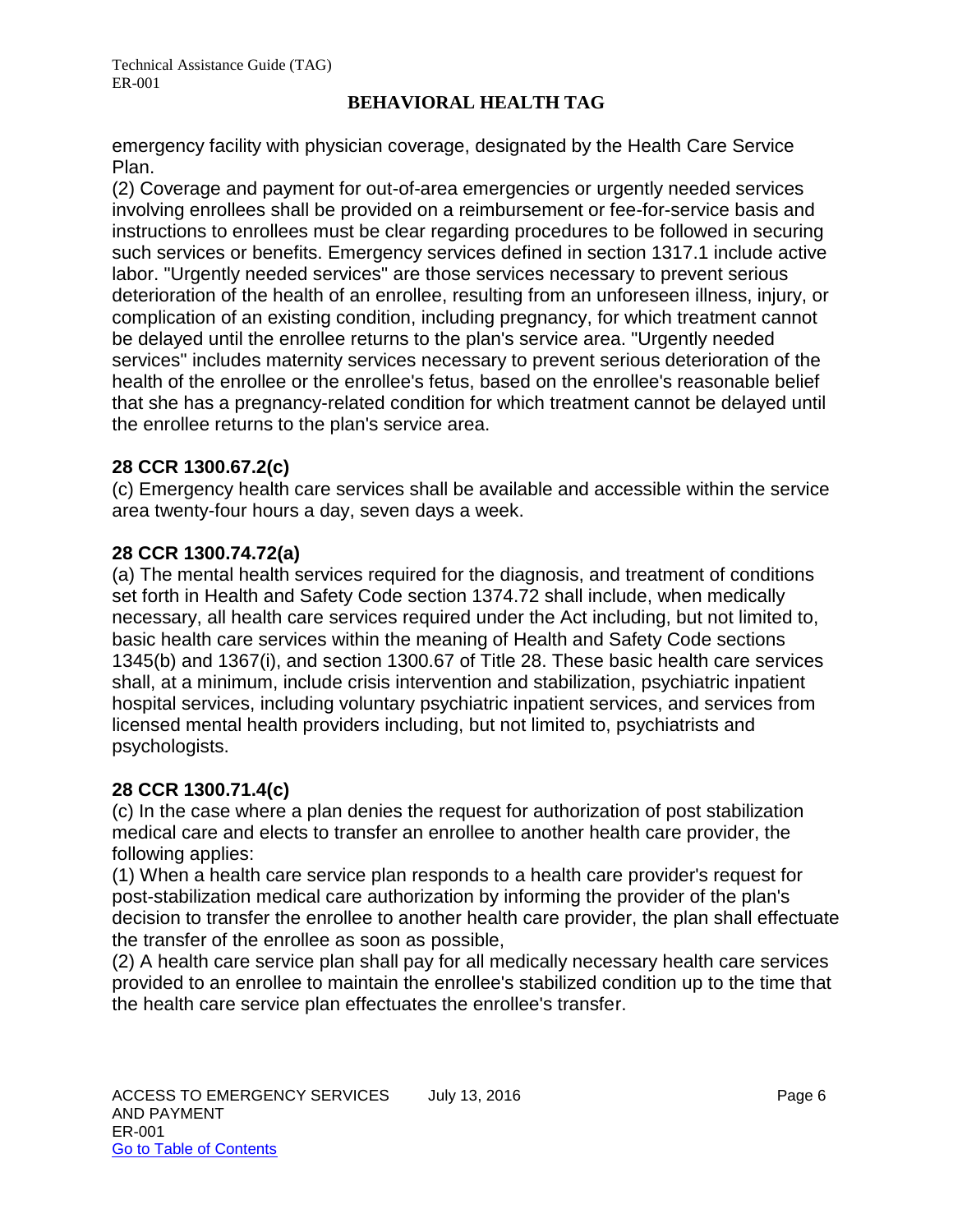#### **28 CCR 1300.71.4(b) and (d)**

(b) In the case when an enrollee is stabilized but the health care provider believes that the enrollee requires additional medically necessary health care services and may not be discharged safely, the following applies:

(1) A health care service plan shall approve or disapprove a health care provider's request for authorization to provide necessary post-stabilization medical care within one half hour of the request.

(2) If a health care service plan fails to approve or disapprove a health care provider's request for authorization to provide necessary post-stabilization medical care within one half-hour of the request, the necessary post-stabilization medical care shall be deemed authorized. Notwithstanding the foregoing sentence, the health care service plan shall have the authority to disapprove payment for

(A) the delivery of such necessary post-stabilization medical care or

(B) the continuation of the delivery of such care; provided, that the health care service plan notifies the provider prior to the commencement of the delivery of such care or during the continuation of the delivery of such care (in which case, the plan shall not be obligated to pay for the continuation of such care from and after the time it provides such notice to the provider, subject to the remaining provisions of this paragraph) and in both cases the disruption of such care (taking into account the time necessary to effect the enrollee's transfer or discharge) does not have an adverse impact upon the efficacy of such care or the enrollee's medical condition.

(3) Notwithstanding the provisions of Subsection (b) of this rule, a health care service plan shall pay for all medically necessary health care services provided to an enrollee which are necessary to maintain the enrollee's stabilized condition up to the time that the health care service plan effectuates the enrollee's transfer or the enrollee is discharged.

(d) All requests for authorizations, and all responses to such requests for authorizations, of post-stabilization medically necessary health care services shall be fully documented. All provision of medically necessary health care services shall be fully documented. Documentation shall include, but not be limited to, the date and time of the request, the name of the health care provider making the request, and the name of the plan representative responding to the request.

#### **\*Key Element 1 is not applicable to EAP Plans. This Element refers to 24/7 availability of ER medical services, not EAP 24/7 availability of providers. Treatment of emergency conditions is outside the scope of an EAP.**

#### **INDIVIDUAL(S)/POSITION(S) TO BE INTERVIEWED**

#### **Staff responsible for the activities described above, for example:**

ACCESS TO EMERGENCY SERVICES July 13, 2016 <br>
Page 7 AND PAYMENT ER-001 Go to Table of Contents • Medical Director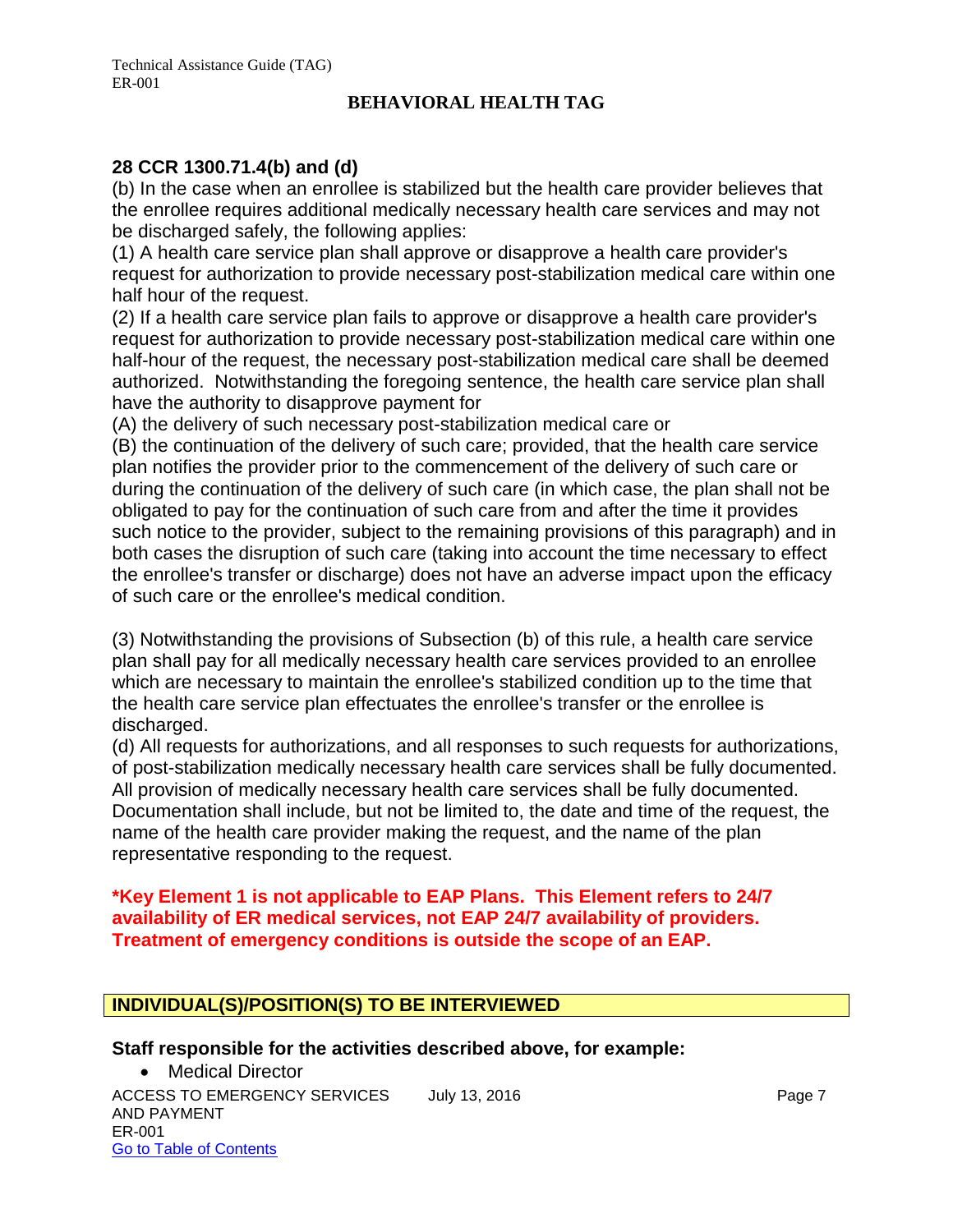- Director of Claims
- Utilization Management Director
- Quality Management Director

#### **DOCUMENTS TO BE REVIEWED**

- Utilization Management policies and procedures/protocols regarding ER services, including:
	- o Triage center protocols for receiving and handling ER and emergency admissions notifications;
	- o Triage center protocols for authorizing ER transportation for involuntary admissions and claims procedures for paying for this transportation;
	- o Claims procedures for paying for authorized ER transportation (above);
	- o Utilization Management and Claims processing rules for payment of ER and emergency admissions, both voluntary and involuntary;
	- o Claims processing guidelines, including procedures on payment denials, for ER service claims;
	- $\circ$  Requirements for a psychiatric evaluation or criteria to determine whether an enrollee can be transferred or discharged after a voluntary or involuntary admission;
	- o Reimbursing providers and facilities for emergency services;
	- o Protocols for when the Plan and provider disagree regarding the need for necessary medical care, following stabilization of the enrollee;
- ER access studies/reports to 24/7 emergency services.
- Logs or other evidence supporting 24-hour access for enrollees and providers to obtain timely authorization for medically necessary care.
- Sample of out-of-area ER files to be reviewed onsite.
- $\bullet$

#### *ER-001 - Key Element 1:*

**1. The Plan shall ensure the availability of, and accessibility to, emergency health care and mental health care services within the service area twenty-four (24) hours-a-day and seven (7) days-a-week.** 

**CA Health and Safety Code section 1374.72(g)(2); 28 CCR 1300.67(g); 28 CCR 1300.67.2(c); 28 CCR 1300.74.72(a)**

| <b>Assessment Questions</b>                                                                                                                                                 | Yes | No | N/A |
|-----------------------------------------------------------------------------------------------------------------------------------------------------------------------------|-----|----|-----|
| 1.1 Do the Plan's policies and procedures specify that emergency<br>services shall be available and accessible within the service<br>area 24 hours-a-day and 7-days-a-week? |     |    |     |
| 1.2 Does the Plan have emergency health care services available<br>and accessible within the service area 24 hours-a-day and 7<br>days-a-week?                              |     |    |     |
| 1.3 Does the Plan have contracts with mental health practitioners,                                                                                                          |     |    |     |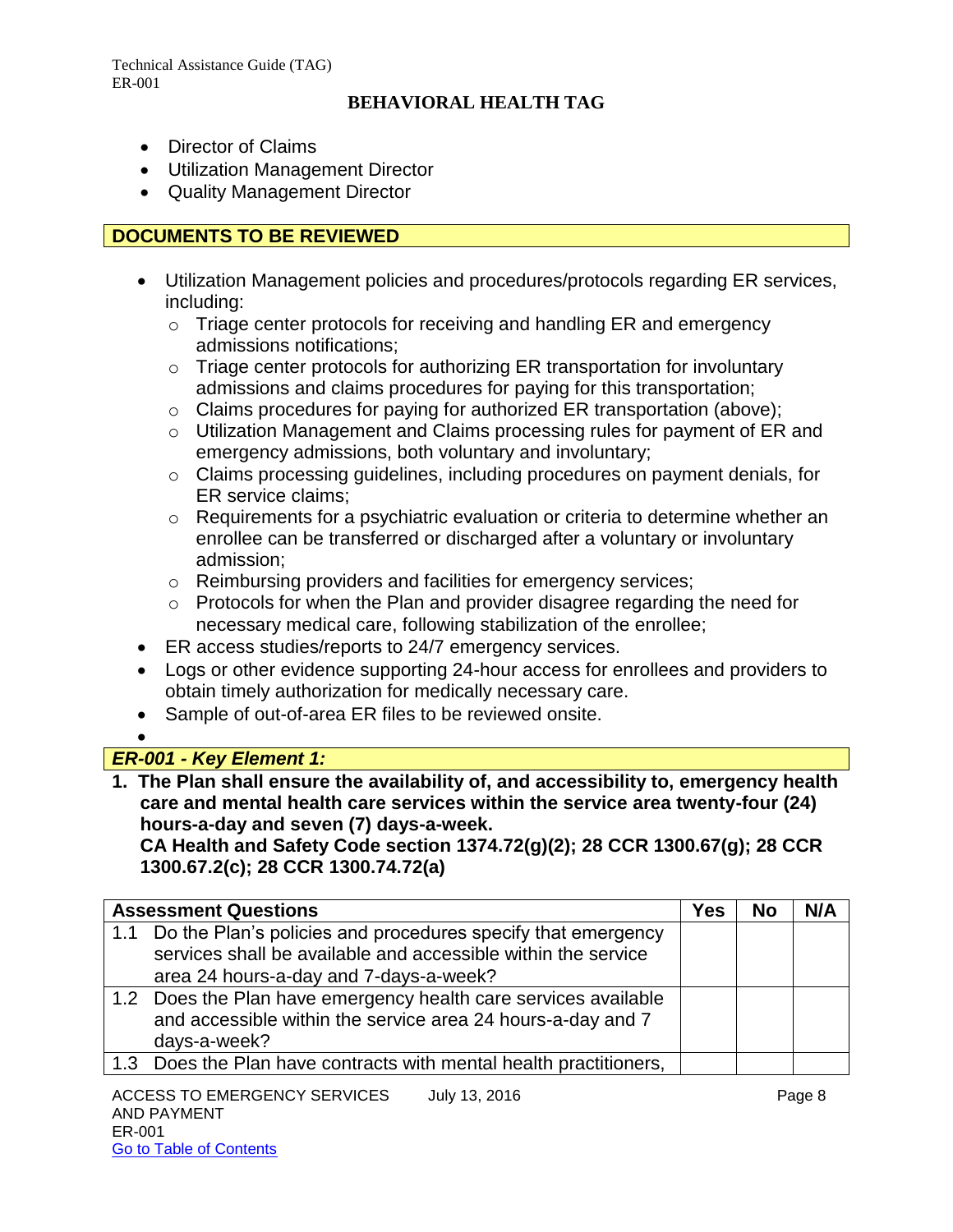| <b>Assessment Questions</b>                                         | Yes | <b>No</b> | N/A |
|---------------------------------------------------------------------|-----|-----------|-----|
| programs, and facilities to provide services to enrollees that      |     |           |     |
| require urgent or emergent mental health care?                      |     |           |     |
| 1.4 Do these services include crisis intervention and stabilization |     |           |     |
| as well as psychiatric inpatient hospital services within the       |     |           |     |
| service area 24 hours-a-day, 7 days-a-week?                         |     |           |     |
| 1.5 Do these services include ambulance services for the area       |     |           |     |
| served by the Plan to transport the enrollee to the nearest 24      |     |           |     |
| hour emergency facility with Physician coverage designated          |     |           |     |
| by the health care service plan?                                    |     |           |     |

#### *ER-001 - Key Element 2:*

**2. The Plan shall provide timely authorization for medically necessary care, for circumstances where the enrollee has received emergency services and care is stabilized, but the treating provider believes that the enrollee may not be discharged safely.** 

**CA Health and Safety Code section 1371.4(a); 28 CCR 1300.71.4(b) and (d)**

|     | <b>Assessment Questions</b>                                                                                                                                                                                                                                                                                                                          | <b>Yes</b> | <b>No</b> | N/A |
|-----|------------------------------------------------------------------------------------------------------------------------------------------------------------------------------------------------------------------------------------------------------------------------------------------------------------------------------------------------------|------------|-----------|-----|
| 2.1 | Do the Plan's policies and procedures specify 24-hour<br>access for enrollees and providers to obtain timely<br>authorization for medically necessary care, for circumstances<br>where the enrollee has received emergency services and care<br>is stabilized, but the treating provider believes that the enrollee<br>may not be discharged safely? |            |           |     |
|     | 2.2 Does the Plan provide 24-hour access for enrollees and<br>providers to obtain timely authorization for medically<br>necessary care, for circumstances where the enrollee has<br>received emergency services and care is stabilized, but the<br>treating provider believes that the enrollee may not be<br>discharged safely?                     |            |           |     |
|     | 2.3 Does the Plan have a process to receive notification of<br>emergency room evaluations and subsequent admissions,<br>whether voluntary or involuntary, 24 hours-a-day, 7 days-a-<br>week?                                                                                                                                                         |            |           |     |
| 2.4 | Does the Plan or its delegate pay for all involuntary<br>admissions (5150 admissions)?                                                                                                                                                                                                                                                               |            |           |     |
| 2.5 | Do the Plan's policies and procedures specify that the Plan<br>shall approve or disapprove requests for necessary post-<br>stabilization medical care within one half hour (30 minutes) of<br>the request?                                                                                                                                           |            |           |     |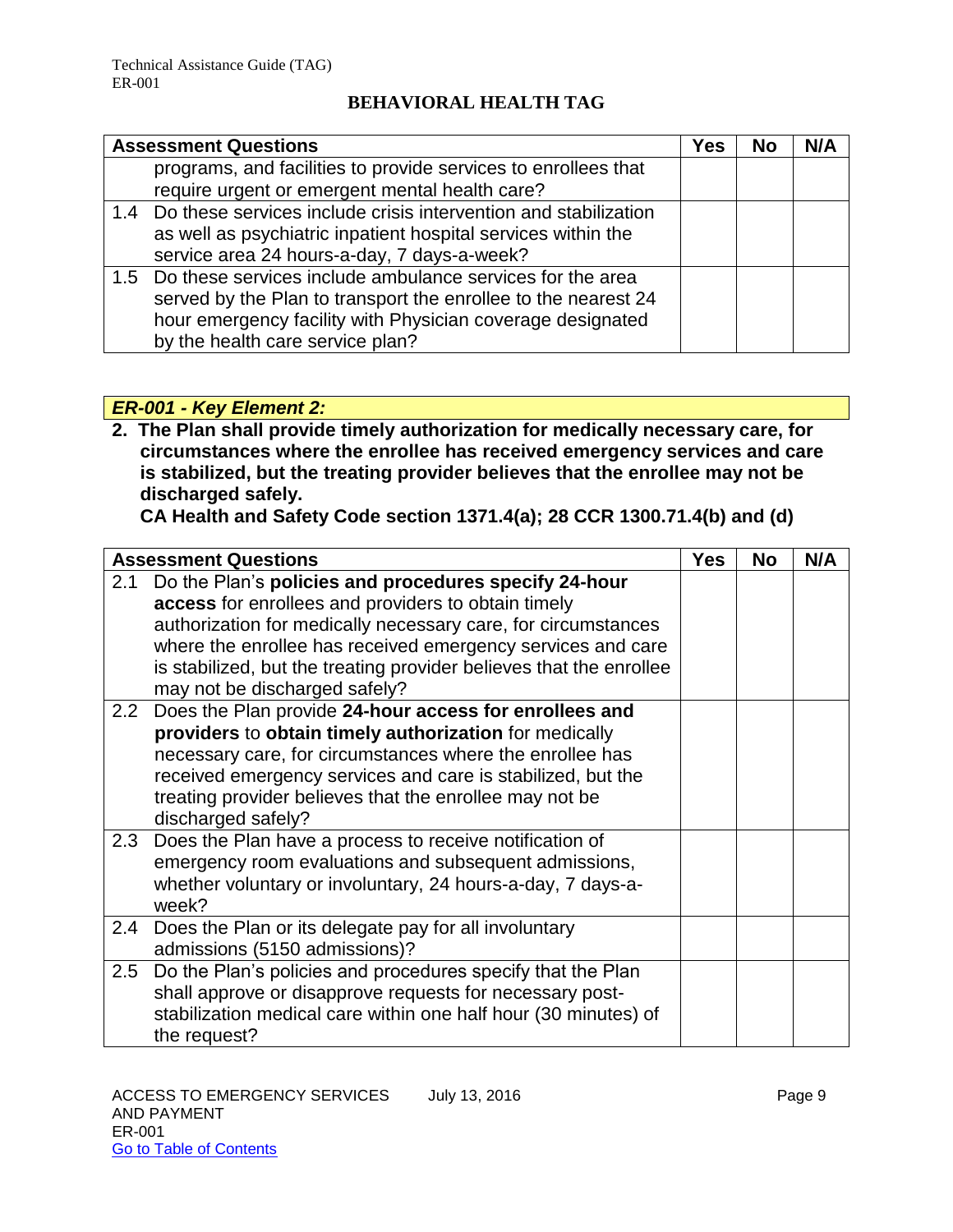| <b>Assessment Questions</b>                                       | Yes | <b>No</b> | N/A |
|-------------------------------------------------------------------|-----|-----------|-----|
| 2.6 If the Plan fails to approve or disapprove the request within |     |           |     |
| this timeframe, the care is deemed authorized?                    |     |           |     |

#### *ER-001 - Key Element 3:*

**3. The Plan ensures that providers are reimbursed for emergency services and care provided to enrollees, until the care results in stabilization of the enrollee and the Plan shall not shall not require a provider to obtain authorization prior to the provision of emergency services and care necessary to stabilize the enrollee's emergency medical condition. CA Health and Safety Code section 1371.4(b)**

|     | <b>Assessment Questions</b>                                                                                                                                                                                                                  | Yes | <b>No</b> | N/A |
|-----|----------------------------------------------------------------------------------------------------------------------------------------------------------------------------------------------------------------------------------------------|-----|-----------|-----|
| 3.1 | Do the Plan policies and procedures specify that providers are<br>reimbursed for emergency services and care provided to its<br>enrollees in and out of service areas, until the care results in<br>stabilization of the enrollee?           |     |           |     |
|     | 3.2 Do the Plan policies and procedures specify that providers are<br>not required to obtain authorization prior to the provision of<br>emergency services and care necessary to stabilize the<br>enrollee's medical condition?              |     |           |     |
|     | 3.3 Does the Plan reimburse providers for emergency services<br>and care provided to its enrollees until the care results in<br>stabilization of the enrollee and does the Plan not require a<br>prior authorization for that reimbursement? |     |           |     |

#### *ER-001 - Key Element 4:*

**4. The Plan may deny reimbursement to a provider for a medical screening examination in cases where the Plan enrollee did not require emergency services and care and the enrollee reasonably should have known that an emergency did not exist.** 

**CA Health and Safety Code section 1317.1; CA Health and Safety Code section 1371.4(c)**

|     | <b>Assessment Questions</b>                                    | Yes | <b>No</b> | N/A |
|-----|----------------------------------------------------------------|-----|-----------|-----|
| 4.1 | Do the Plan policies and procedures specify that               |     |           |     |
|     | reimbursement to a provider for a medical screening            |     |           |     |
|     | examination may be denied only if the enrollee did not require |     |           |     |
|     | emergency services and the enrollee, from his or her           |     |           |     |
|     | subjective viewpoint, reasonably should have known that an     |     |           |     |
|     | emergency did not exist?                                       |     |           |     |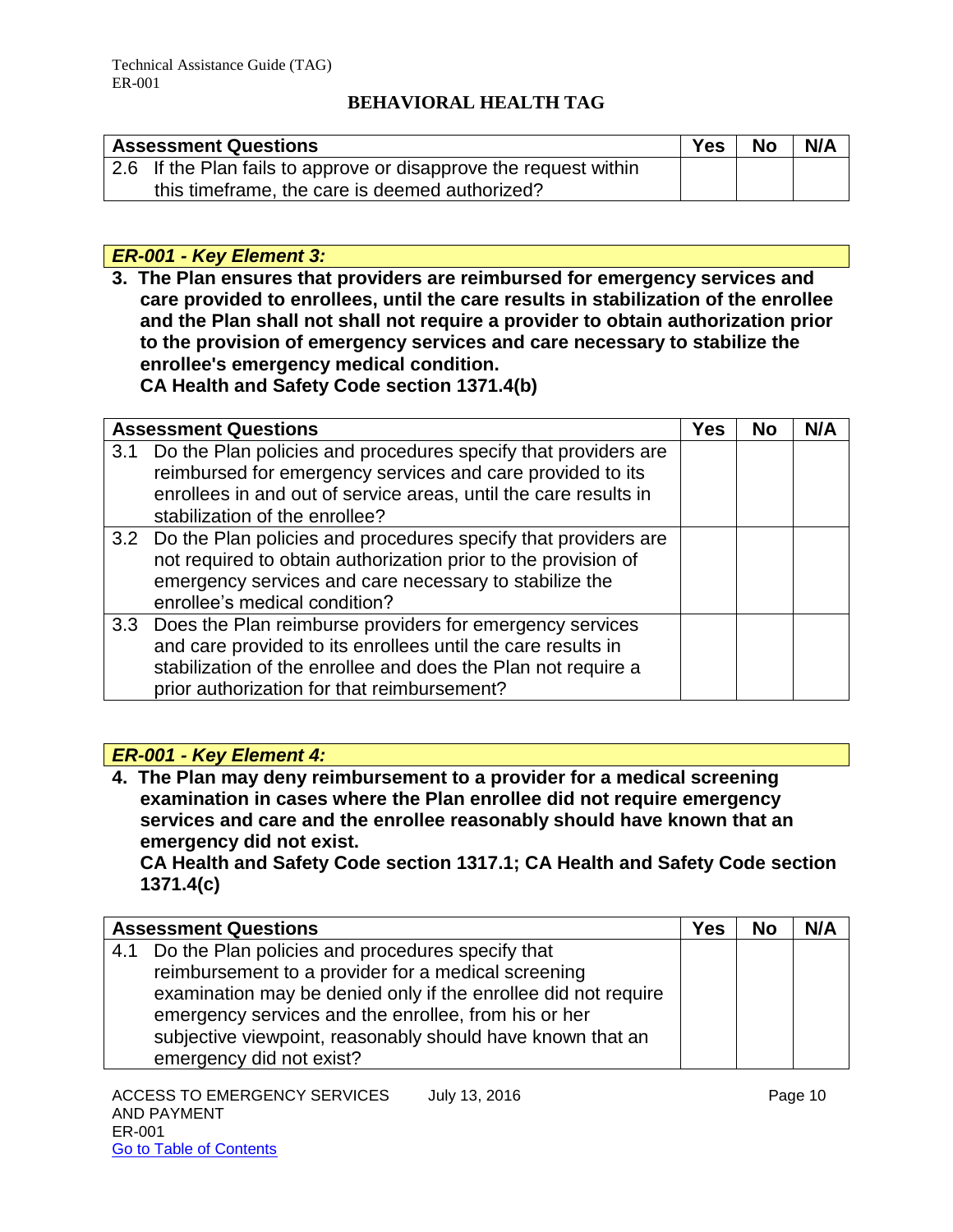| <b>Assessment Questions</b>                                                                                                                                                                                                                                                                                                                                                                                                                                                                                                                                  | <b>Yes</b> | <b>No</b> | N/A |
|--------------------------------------------------------------------------------------------------------------------------------------------------------------------------------------------------------------------------------------------------------------------------------------------------------------------------------------------------------------------------------------------------------------------------------------------------------------------------------------------------------------------------------------------------------------|------------|-----------|-----|
| 4.2 Does the Plan deny reimbursement to a provider for a medical<br>screening examination only if the enrollee did not require<br>emergency services and the enrollee, from his or her<br>subjective viewpoint, reasonably should have known that an<br>emergency did not exist?                                                                                                                                                                                                                                                                             |            |           |     |
| 4.3 Does the Plan's policy and denials for reimbursement use the<br>standard set forth in Section 1317.1(b):<br>"Emergency medical condition" means a medical condition<br>manifesting itself by acute symptoms of sufficient severity<br>(including severe pain) such that the absence of immediate<br>medical attention could reasonably be expected to result in<br>any of the following:<br>(1) Placing the patient's health in serious jeopardy.<br>(2) Serious impairment to bodily functions.<br>(3) Serious dysfunction of any bodily organ or part. |            |           |     |

#### *ER-001 - Key Element 5:*

**5. If the Plan and the provider disagree regarding the need for necessary medical care, following stabilization of the enrollee, the Plan shall assume responsibility for the care of the patient either by having medical personnel contracting with the Plan personally take over the care of the patient within a reasonable amount of time after the disagreement, or by having another general acute care hospital under contract with the Plan agree to accept the transfer of the patient.** 

**CA Health and Safety Code section 1371.4(d); CA Health and Safety Code sections 1317.4a.(a) and (d); CA Health and Safety Code sections 1317.4a.(b)(1) and (c)(1); 28 CCR 1300.71.4(c)**

| Do the Plan's policies and procedures specify that, if the<br>5.1                                                                                                                                                                                                                                                                                                                                                                                                                                   |  |         |
|-----------------------------------------------------------------------------------------------------------------------------------------------------------------------------------------------------------------------------------------------------------------------------------------------------------------------------------------------------------------------------------------------------------------------------------------------------------------------------------------------------|--|---------|
| Plan and the provider disagree about the need for<br>necessary medical care following stabilization of the<br>enrollee, the Plan shall assume responsibility for the care<br>of the patient by either of the following:<br>Having medical and/or mental health care personnel<br>contracting with the Plan personally take over the care of<br>the patient within a reasonable amount of time after the<br>disagreement?<br>-- Or --<br>Having another general acute care hospital or hospital with |  |         |
| <b>ACCESS TO EMERGENCY SERVICES</b><br>July 13, 2016<br><b>AND PAYMENT</b><br>ED 001                                                                                                                                                                                                                                                                                                                                                                                                                |  | Page 11 |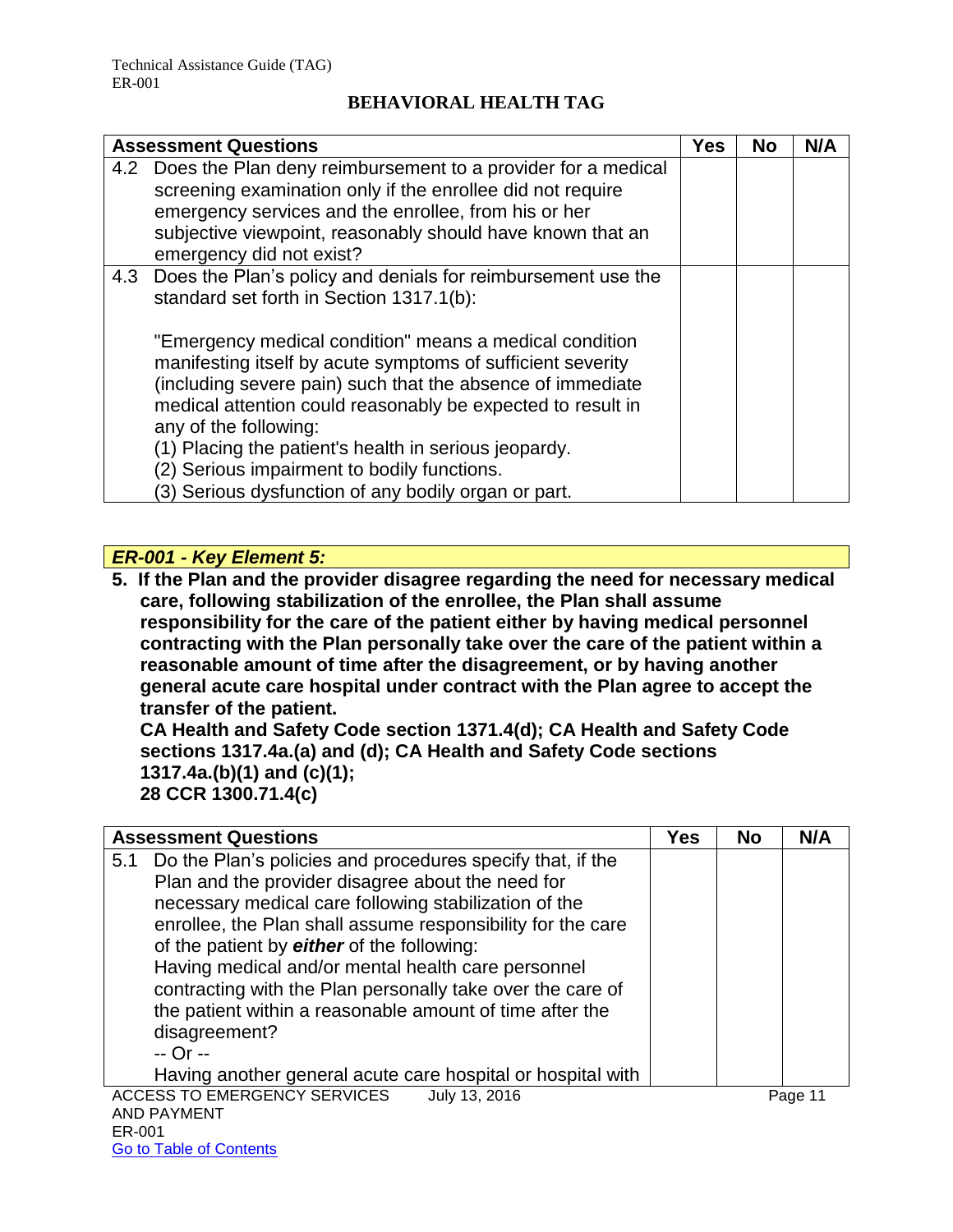|     | <b>Assessment Questions</b>                                                                                                                                                                                                                                                                                                                                                                                                                                                                                       | Yes | <b>No</b> | N/A |
|-----|-------------------------------------------------------------------------------------------------------------------------------------------------------------------------------------------------------------------------------------------------------------------------------------------------------------------------------------------------------------------------------------------------------------------------------------------------------------------------------------------------------------------|-----|-----------|-----|
|     | mental health care facilities under contract with the Plan                                                                                                                                                                                                                                                                                                                                                                                                                                                        |     |           |     |
|     | agree to accept the transfer of the patient?                                                                                                                                                                                                                                                                                                                                                                                                                                                                      |     |           |     |
|     | 5.2 If the Plan and the provider disagree regarding the need<br>for necessary medical care following stabilization of the<br>enrollee, does the Plan assume responsibility for the care<br>of the patient by either of the following:<br>Having medical and/or mental health care personnel<br>contracting with the Plan personally take over the care of<br>the patient within a reasonable amount of time after the<br>disagreement?<br>-- Or --<br>Having another general acute care hospital or hospital with |     |           |     |
|     | mental health care facilities under contract with the Plan<br>agree to accept the transfer of the patient?                                                                                                                                                                                                                                                                                                                                                                                                        |     |           |     |
| 5.3 | Does the Plan provide all non-contracting hospitals in the<br>state to which one of its members could be transferred the<br>necessary Plan contact information to contact the health<br>plan?                                                                                                                                                                                                                                                                                                                     |     |           |     |
| 5.4 | Is this contact information updated on a periodic basis, at<br>least annually?                                                                                                                                                                                                                                                                                                                                                                                                                                    |     |           |     |

#### **End of Requirement ER-001: Emergency Services Authorizations**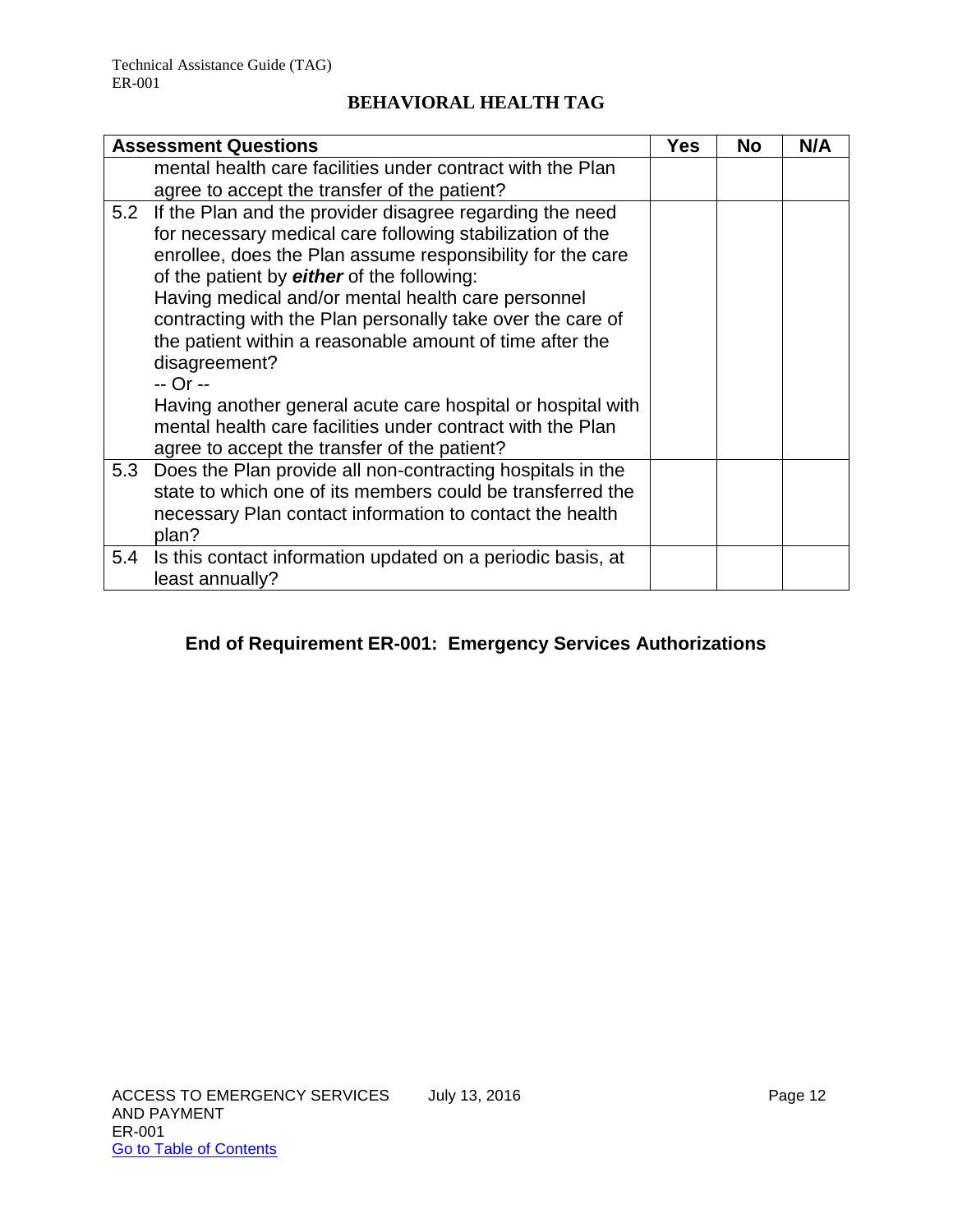#### <span id="page-13-0"></span>**Requirement ER-002: Emergency Services Claims Payments**

#### **STATUTORY/REGULATORY CITATIONS**

#### **CA Health and Safety Code section 1371.4(c)**

Payment for emergency services and care may be denied only if the health care service plan, or its contracting medical providers, reasonably determines that the emergency services and care were never performed; provided that a health care service plan, or its contracting medical providers, may deny reimbursement to a provider for a medical screening examination in cases when the plan enrollee did not require emergency services and care and the enrollee reasonably should have known that an emergency did not exist.

#### **CA Health and Safety Code section 1317.1**

Unless the context otherwise requires, the following definitions shall control the construction of this article and Section 1371.4:

(a)(1) "Emergency services and care" means medical screening, examination, and evaluation by a physician and surgeon, or, to the extent permitted by applicable law, by other appropriate licensed persons under the supervision of a physician and surgeon, to determine if an emergency medical condition or active labor exists and, if it does, the care, treatment, and surgery, if within the scope of that person's license, necessary to relieve or eliminate the emergency medical condition, within the capability of the facility. (2)(A) "Emergency services and care" also means an additional screening, examination, and evaluation by a physician, or other personnel to the extent permitted by applicable law and within the scope of their licensure and clinical privileges, to determine if a psychiatric emergency medical condition exists, and the care and treatment necessary to relieve or eliminate the psychiatric emergency medical condition, within the capability of the facility.

(B) The care and treatment necessary to relieve or eliminate a psychiatric emergency medical condition may include admission or transfer to a psychiatric unit within a general acute care hospital, as defined in subdivision (a) of Section 1250, or to an acute psychiatric hospital, as defined in subdivision (b) of Section 1250, pursuant to subdivision (k). Nothing in this subparagraph shall be construed to permit a transfer that is in conflict with the Lanterman-Petris-Short Act (Part 1 (commencing with Section 5000) of Division 5 of the Welfare and Institutions Code).

(C) For the purposes of Section 1371.4, emergency services and care as defined in subparagraph (A) shall not apply to Medi-Cal managed care plan contracts entered into with the State Department of Health Care Services pursuant to Chapter 7 (commencing with Section 14000), Chapter 8 (commencing with Section 14200), and Chapter 8.75 (commencing with Section 14590) of Part 3 of Division 9 of the Welfare and Institutions Code, to the extent that those services are excluded from coverage under those contracts.

(D) This paragraph does not expand, restrict, or otherwise affect the scope of licensure or clinical privileges for clinical psychologists or other medical personnel.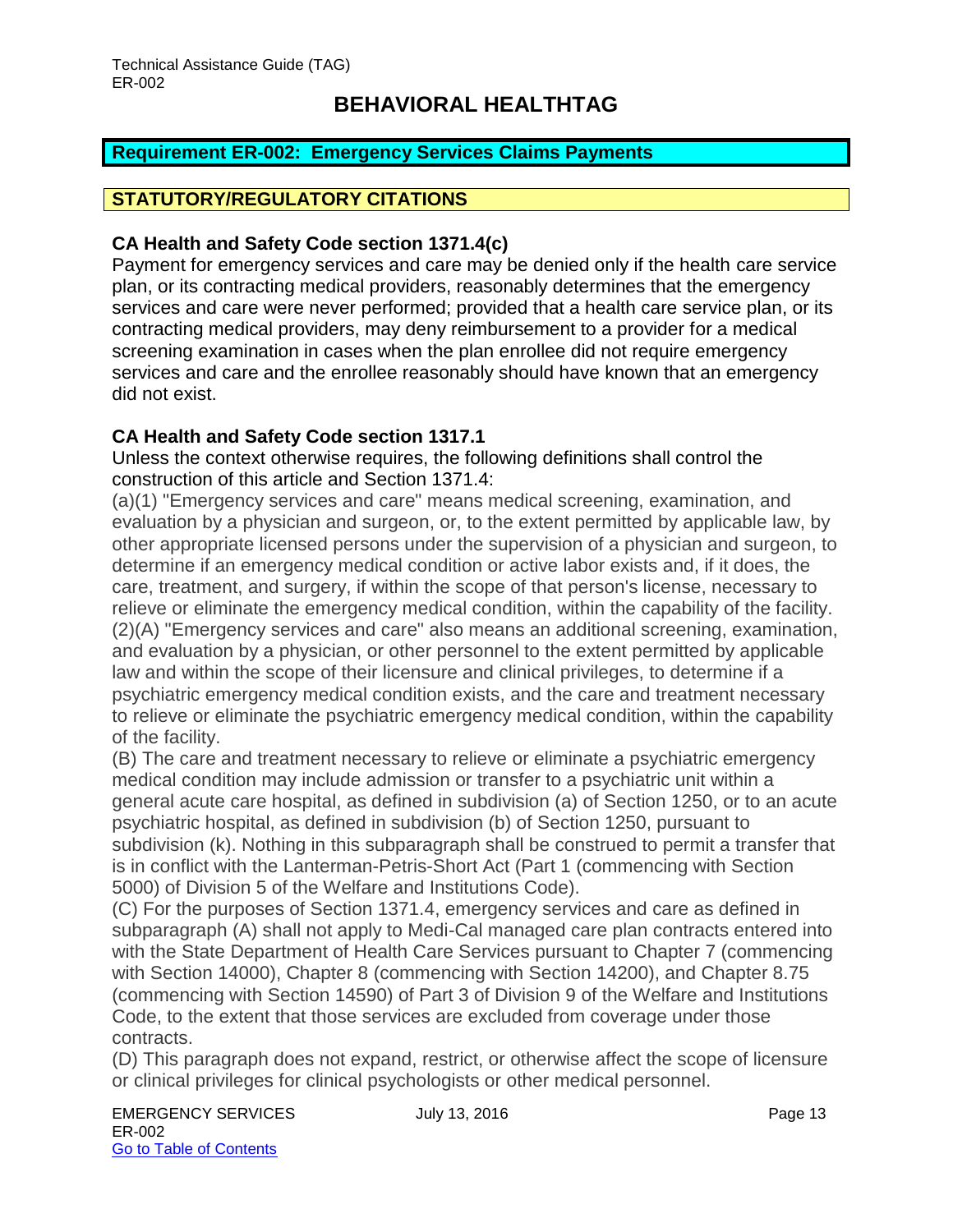(b) "Emergency medical condition" means a medical condition manifesting itself by acute symptoms of sufficient severity (including severe pain) such that the absence of immediate medical attention could reasonably be expected to result in any of the following:

(1) Placing the patient's health in serious jeopardy.

(2) Serious impairment to bodily functions. (3) Serious dysfunction of any bodily organ or part. (c) "Active labor" means a labor at a time at which either of the following would occur:

(1) There is inadequate time to effect safe transfer to another hospital prior to delivery.

(2) A transfer may pose a threat to the health and safety of the patient or the unborn child.

(d) "Hospital" means all hospitals with an emergency department licensed by the state department.

(e) "State department" means the State Department of Public Health.

(f) "Medical hazard" means a material deterioration in medical condition in, or jeopardy

to, a patient's medical condition or expected chances for recovery.

(g) "Board" means the Medical Board of California.

(h) "Within the capability of the facility" means those capabilities that the hospital is required to have as a condition of its emergency medical services permit and services specified on Services Inventory Form 7041 filed by the hospital with the Office of Statewide Health Planning and Development.

EMERGENCY SERVICES July 13, 2016 ER-002 Go to Table of Contents (i) "Consultation" means the rendering of an opinion or advice, prescribing treatment, or the rendering of a decision regarding hospitalization or transfer by telephone or other means of communication. When determined to be medically necessary, jointly by the treating physician and surgeon, or by other appropriate licensed persons acting within their scope of licensure, under the supervision of a physician and surgeon, and the consulting physician and surgeon, "consultation" includes review of the patient's medical record, examination, and treatment of the patient in person by a consulting physician and surgeon, or by other appropriate licensed persons acting within their scope of licensure under the supervision of a consulting physician and surgeon, who is qualified to give an opinion or render the necessary treatment in order to stabilize the patient. A request for consultation shall be made by the treating physician and surgeon, or by other appropriate licensed persons acting within their scope of licensure under the supervision of a treating physician and surgeon, provided the request is made with the contemporaneous approval of the treating physician and surgeon. The treating physician and surgeon may request to communicate directly with the consulting physician and surgeon, and when determined to be medically necessary, jointly by the treating physician and surgeon and the consulting physician and surgeon, the consulting physician and surgeon shall examine and treat the patient in person. The consulting physician and surgeon is ultimately responsible for providing the necessary consultation to the patient, regardless of who makes the in-person appearance. (j) A patient is "stabilized" or "stabilization" has occurred when, in the opinion of the treating physician and surgeon, or other appropriate licensed persons acting within their scope of licensure under the supervision of a treating physician and surgeon, the patient's medical condition is such that, within reasonable medical probability, no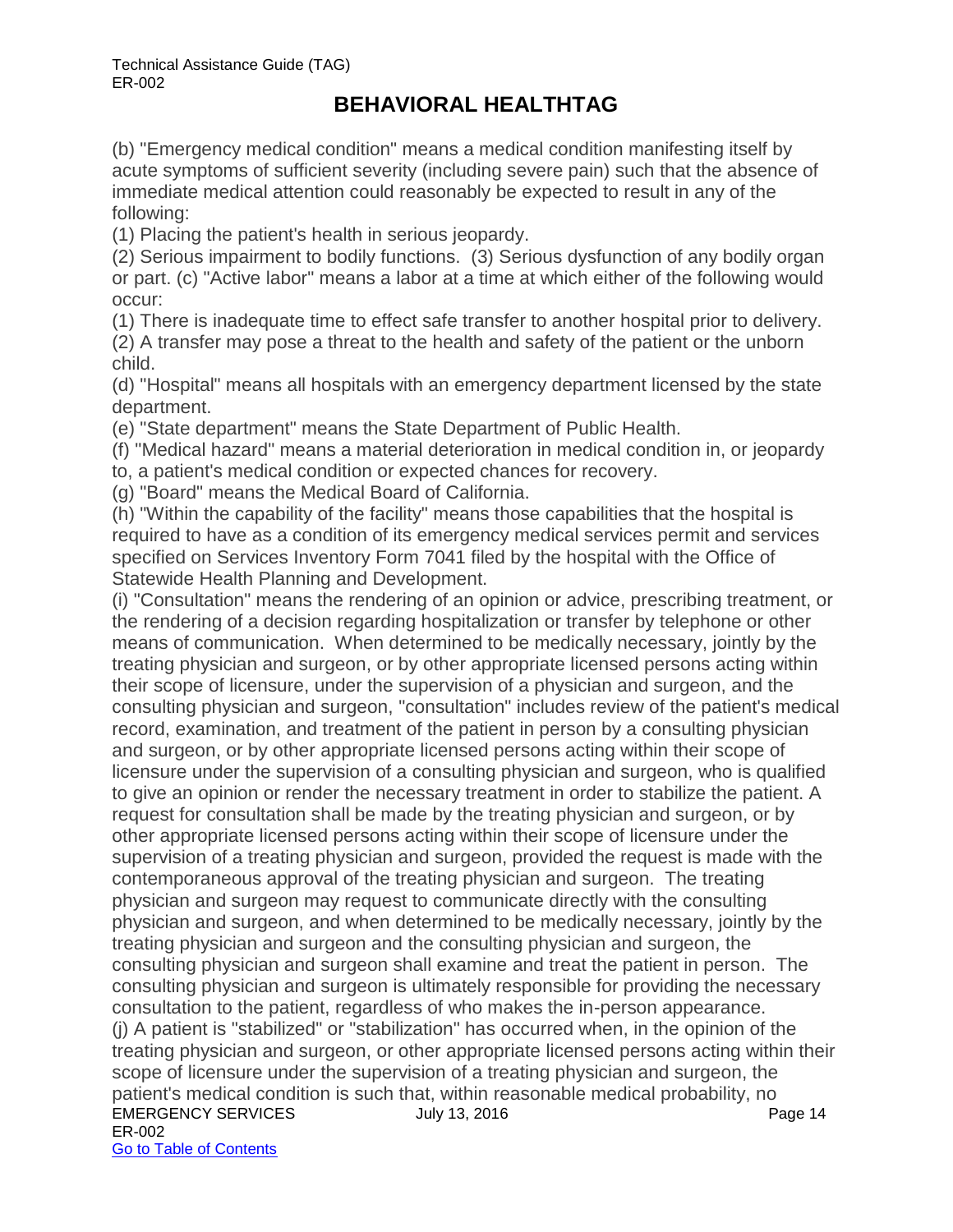material deterioration of the patient's condition is likely to result from, or occur during, the release or transfer of the patient as provided for in Section 1317.2, Section 1317.2a, or other pertinent statute.

(k)(1) "Psychiatric emergency medical condition" means a mental disorder that manifests itself by acute symptoms of sufficient severity that it renders the patient as being either of the following: (A) An immediate danger to himself or herself or to others. (B) Immediately unable to provide for, or utilize, food, shelter, or clothing, due to the mental disorder. (2) This subdivision does not expand, restrict, or otherwise affect the scope of licensure or clinical privileges for clinical psychologists or medical personnel. (l) This section shall not be construed to expand the scope of licensure for licensed persons providing services pursuant to this section.

#### **CA Health and Safety Code section 1367.01(h)(1) and (4)**

(h) In determining whether to approve, modify, or deny requests by providers prior to, retrospectively, or concurrent with the provision of health care services to enrollees, based in whole or in part on medical necessity, a health care service plan subject to this section shall meet the following requirements:

(1) Decisions to approve, modify, or deny, based on medical necessity, requests by providers prior to, or concurrent with the provision of health care services to enrollees that do not meet the requirements for the 72-hour review required by paragraph (2), shall be made in a timely fashion appropriate for the nature of the enrollee's condition, not to exceed five business days from the plan's receipt of the information reasonably necessary and requested by the plan to make the determination. In cases where the review is retrospective, the decision shall be communicated to the individual who received services, or to the individual's designee, within 30 days of the receipt of information that is reasonably necessary to make this determination, and shall be communicated to the provider in a manner that is consistent with current law. For purposes of this section, retrospective reviews shall be for care rendered on or after January 1, 2000.

EMERGENCY SERVICES UUI 13, 2016 ER-002 Go to Table of Contents (4) Communications regarding decisions to approve requests by providers prior to, retrospectively, or concurrent with the provision of health care services to enrollees shall specify the specific health care service approved. Responses regarding decisions to deny, delay, or modify health care services requested by providers prior to, retrospectively, or concurrent with the provision of health care services to enrollees shall be communicated to the enrollee in writing, and to providers initially by telephone or facsimile, except with regard to decisions rendered retrospectively, and then in writing, and shall include a clear and concise explanation of the reasons for the plan's decision, a description of the criteria or guidelines used, and the clinical reasons for the decisions regarding medical necessity. Any written communication to a physician or other health care provider of a denial, delay, or modification of a request shall include the name and telephone number of the health care professional responsible for the denial, delay, or modification. The telephone number provided shall be a direct number or an extension, to allow the physician or health care provider easily to contact the professional responsible for the denial, delay, or modification. Responses shall also include information as to how the enrollee may file a grievance with the plan pursuant to Section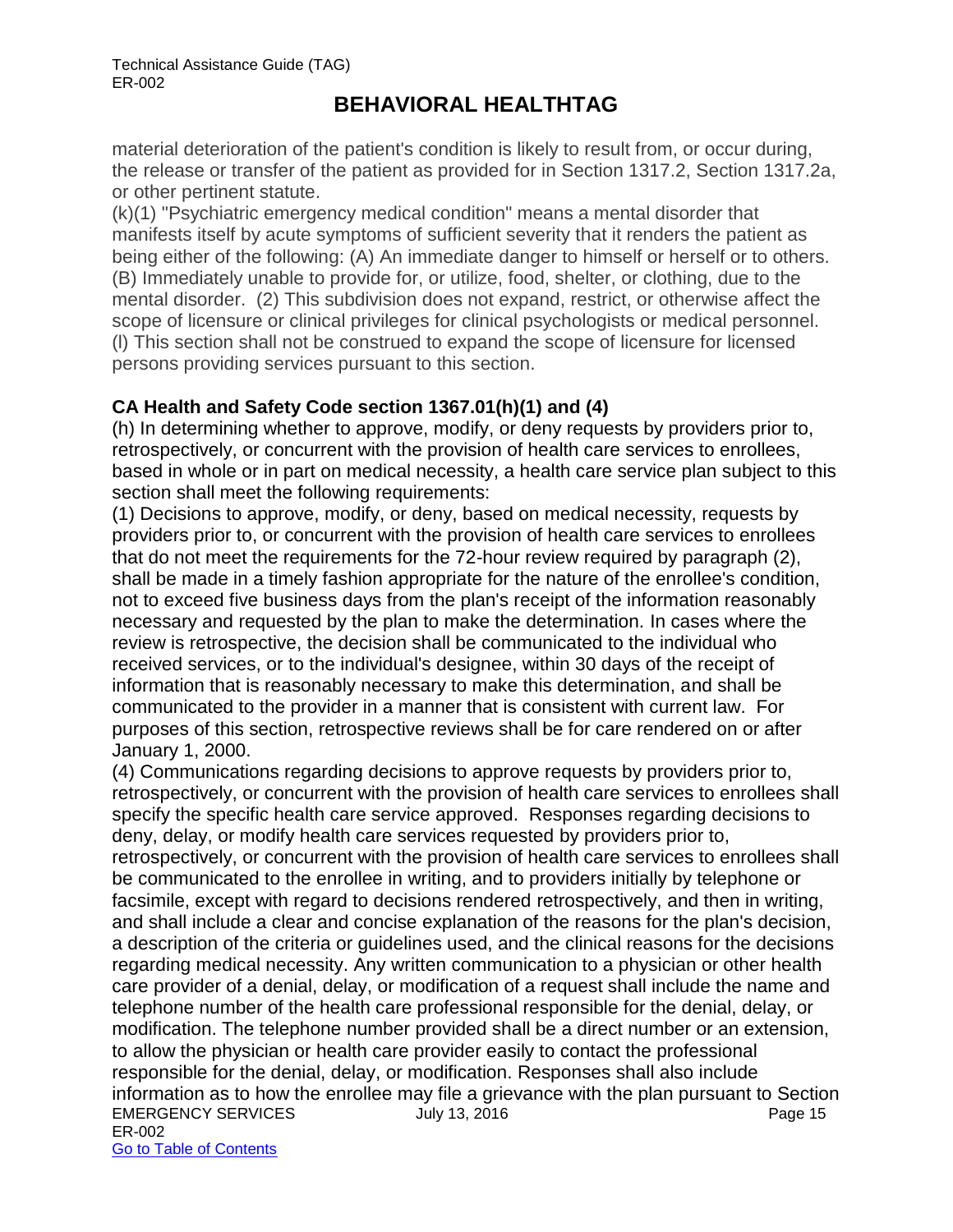1368, and in the case of Medi-Cal enrollees, shall explain how to request an administrative hearing and aid paid pending under Sections 51014.1 and 51014.2 of Title 22 of the California Code of Regulations.

#### **CA Health and Safety Code section 1371**

A health care service plan, including a specialized health care service plan, shall reimburse claims or any portion of any claim, whether in state or out of state, as soon as practical, but no later than 30 working days after receipt of the claim by the health care service plan, or if the health care service plan is a health maintenance organization, 45 working days after receipt of the claim by the health care service plan, unless the claim or portion thereof is contested by the plan in which case the claimant shall be notified, in writing, that the claim is contested or denied, within 30 working days after receipt of the claim by the health care service plan, or if the health care service plan is a health maintenance organization, 45 working days after receipt of the claim by the health care service plan. The notice that a claim is being contested shall identify the portion of the claim that is contested and the specific reasons for contesting the claim.

If an uncontested claim is not reimbursed by delivery to the claimants' address of record within the respective 30 or 45 working days after receipt, interest shall accrue at the rate of 15 percent per annum beginning with the first calendar day after the 30- or 45 working-day period. A health care service plan shall automatically include in its payment of the claim all interest that has accrued pursuant to this section without requiring the claimant to submit a request for the interest amount. Any plan failing to comply with this requirement shall pay the claimant a ten dollar (\$10) fee.

For the purposes of this section, a claim, or portion thereof, is reasonably contested where the plan has not received the completed claim and all information necessary to determine payer liability for the claim, or has not been granted reasonable access to information concerning provider services. Information necessary to determine payer liability for the claim includes, but is not limited to, reports of investigations concerning fraud and misrepresentation, and necessary consents, releases, and assignments, a claim on appeal, or other information necessary for the plan to determine the medical necessity for the health care services provided.

If a claim or portion thereof is contested on the basis that the plan has not received all information necessary to determine payer liability for the claim or portion thereof and notice has been provided pursuant to this section, then the plan shall have 30 working days or, if the health care service plan is a health maintenance organization, 45 working days after receipt of this additional information to complete reconsideration of the claim. If a plan has received all of the information necessary to determine payer liability for a contested claim and has not reimbursed a claim it has determined to be payable within 30 working days of the receipt of that information, or if the plan is a health maintenance organization, within 45 working days of receipt of that information, interest shall accrue and be payable at a rate of 15 percent per annum beginning with the first calendar day after the 30- or 45-working day period.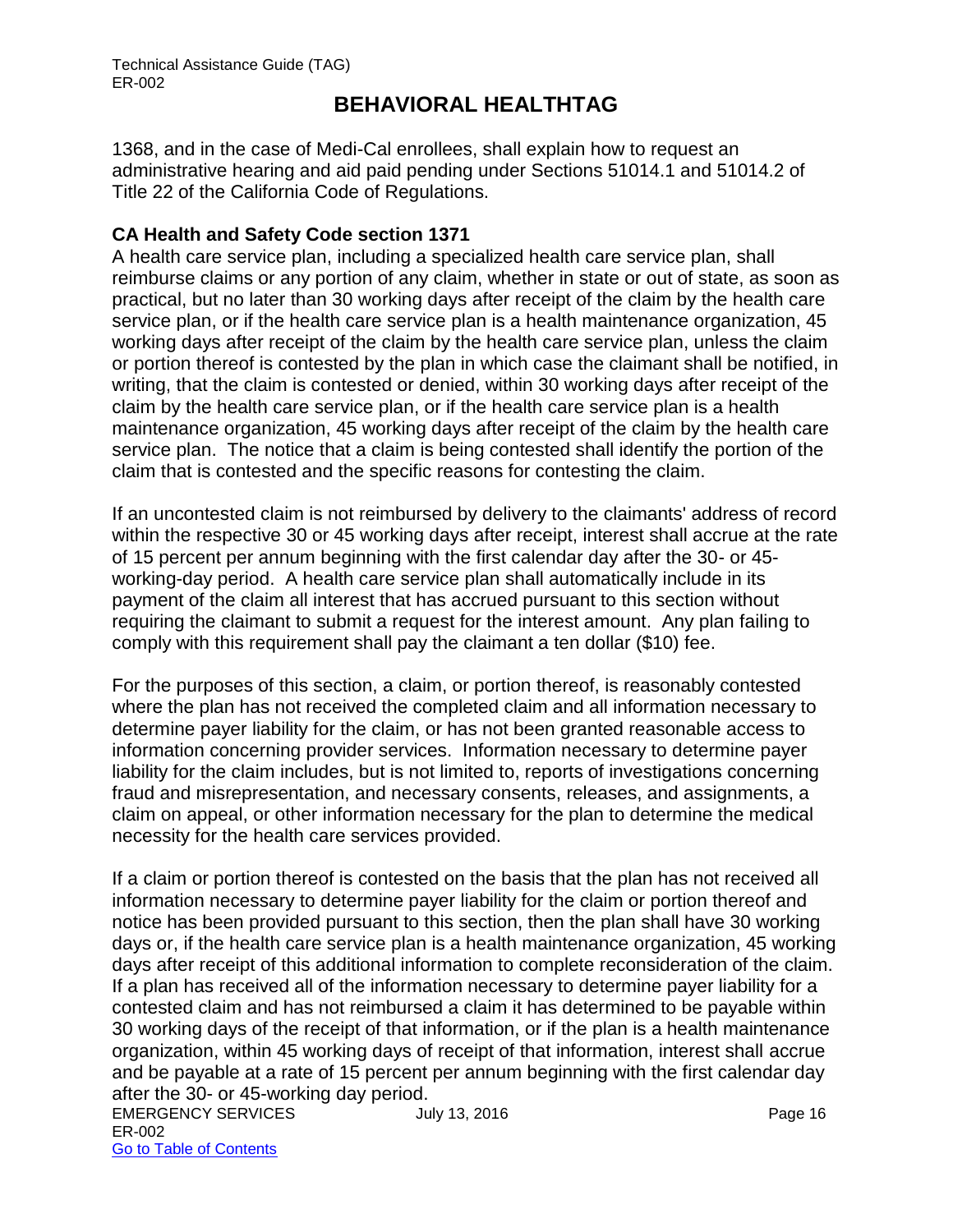The obligation of the plan to comply with this section shall not be deemed to be waived when the plan requires its medical groups, independent practice associations, or other contracting entities to pay claims for covered services.

#### **28 CCR 1300.71(a)(3)**

#### (a) Definitions.

(3) "Reimbursement of a Claim" means:

(A) For contracted providers with a written contract, including in-network point-of-service (POS) and preferred provider organizations (PPO): the agreed upon contract rate; (B) For contracted providers without a written contract and non-contracted providers, except those providing services described in paragraph (C) below: the payment of the reasonable and customary value for the health care services rendered based upon statistically credible information that is updated at least annually and takes into consideration:(1) the provider's training, qualifications, and length of time in practice; (ii) the nature of the services provided; (iii) the fees usually charged by the provider; (iv) prevailing provider rates charged in the general geographic area in which the services were rendered; (v) other aspects of the economics of the medical provider's practice that are relevant; and (vi) any unusual circumstances in the case; and (C) For non-emergency services provided by non-contracted providers to PPO and POS enrollees: the amount set forth in the enrollee's Evidence of Coverage.

#### **INDIVIDUAL(S)/POSITION(S) TO BE INTERVIEWED**

#### **Staff responsible for the activities described above, for example:**

- Medical Director
- Director of Claims

#### **DOCUMENTS TO BE REVIEWED**

- Policies and procedures and training materials regarding ER claims processing.
- Claims processing guidelines, policies or procedures for processing ER claims.
- Claims processing timeliness reports for ER claims
- Internal audit reports to monitor compliance with ER claims processing policies and procedures.
- ER claim denial log, including all ER claim types (for example, including medical services, mental health services, involuntary admissions, etc.
- Sample of Out-of-Area denied ER claim files to be reviewed onsite

#### *ER-002 - Key Element 1:*

**1. The Plan shall ensure the timely and accurate processing of emergency service claims. CA Health and Safety Code sections 1371.4(c); 1371; 1317.1; and 1367.01(h)(1) and (4); and 28 CCR 1300.71(a)(3)**